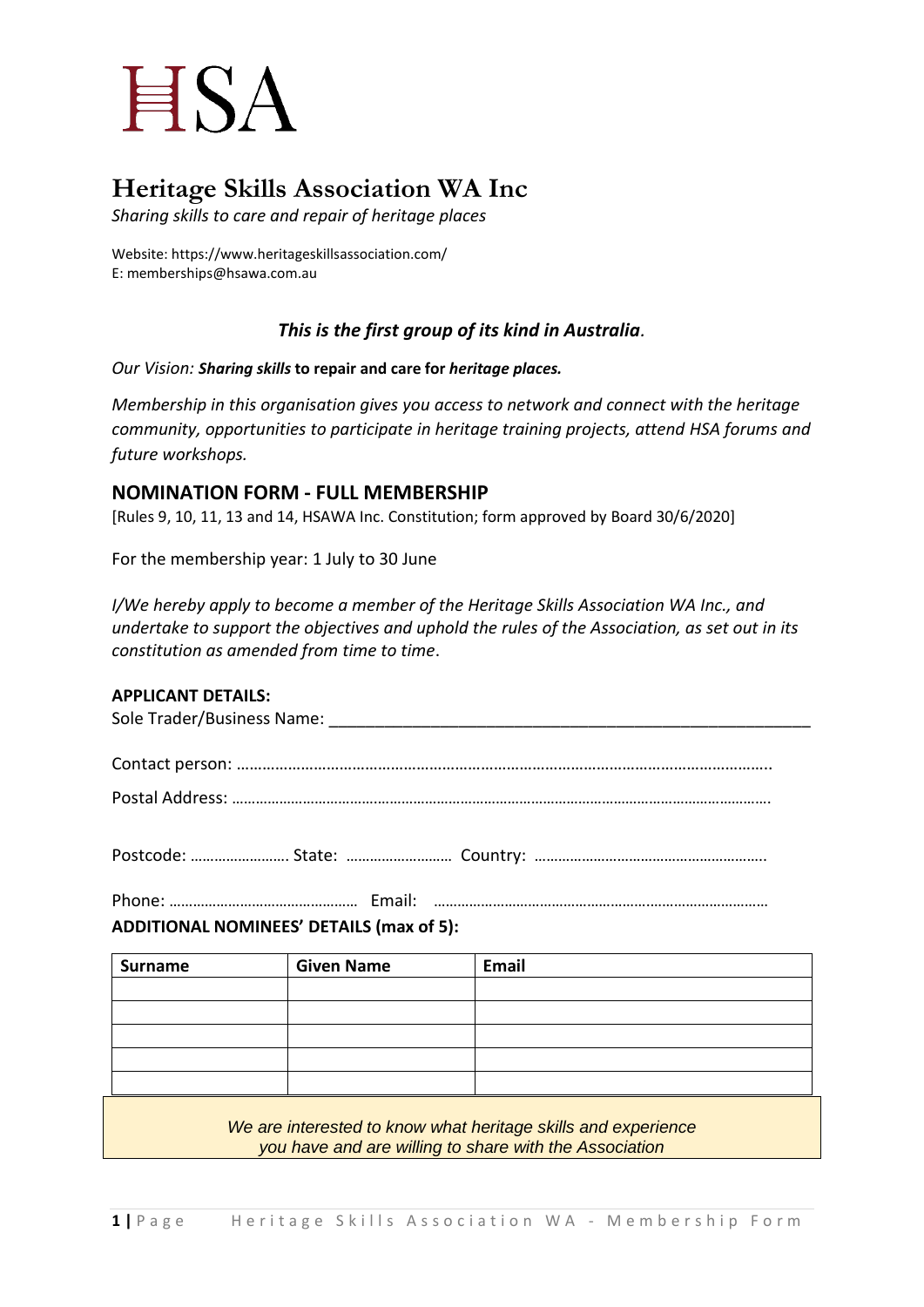## $HSA$

**HERITAGE SKILLS** (circle/highlight/or filling in the details)

Professional…………………..|Trade………………………|Business……………………|Other……………………

#### **INTEREST**

Have skills in the following, that I am interested to share (circle/highlight): *Education, Advocacy, Business, Grants, Trade, Research, Committee, Social Media, Marketing, Finance, Projects*

- 1. What is your reason for joining the Association?
- 2. Would you like to join an HSA Forums (circle/highlight interest and to join mailing list):

*Education Trades Professional Heritage Owners Museums/Gallery*

- 3. (a) Business Members only: Are you (cross one): Heritage Professional, Heritage Trade Specialist, Heritage Skills Educator
	- (b) Sole Trader only: Are you (cross one):

Heritage Professional, Heritage Trade Specialist, Heritage Skills Educator

other……………………………….

#### **OR**

Trading or specialist heritage skills:

- 4. Do you consider yourself to have any infirmity, illness, or disability about which the Association should be aware? If yes, can you describe any assistance or infrastructure we can assist you with?
- 5. List any Professional Affiliations you belong to:

#### **REFEREE'S DETAILS**

I hereby endorse this application for membership to the Heritage Skills Association WA.

Surname: ……………………….…………… Given Names: …………………………………………………………

……………………………………………………….…… **REFEREE'S SIGNATURE** 

HSAWA Membership No: ………………………………………